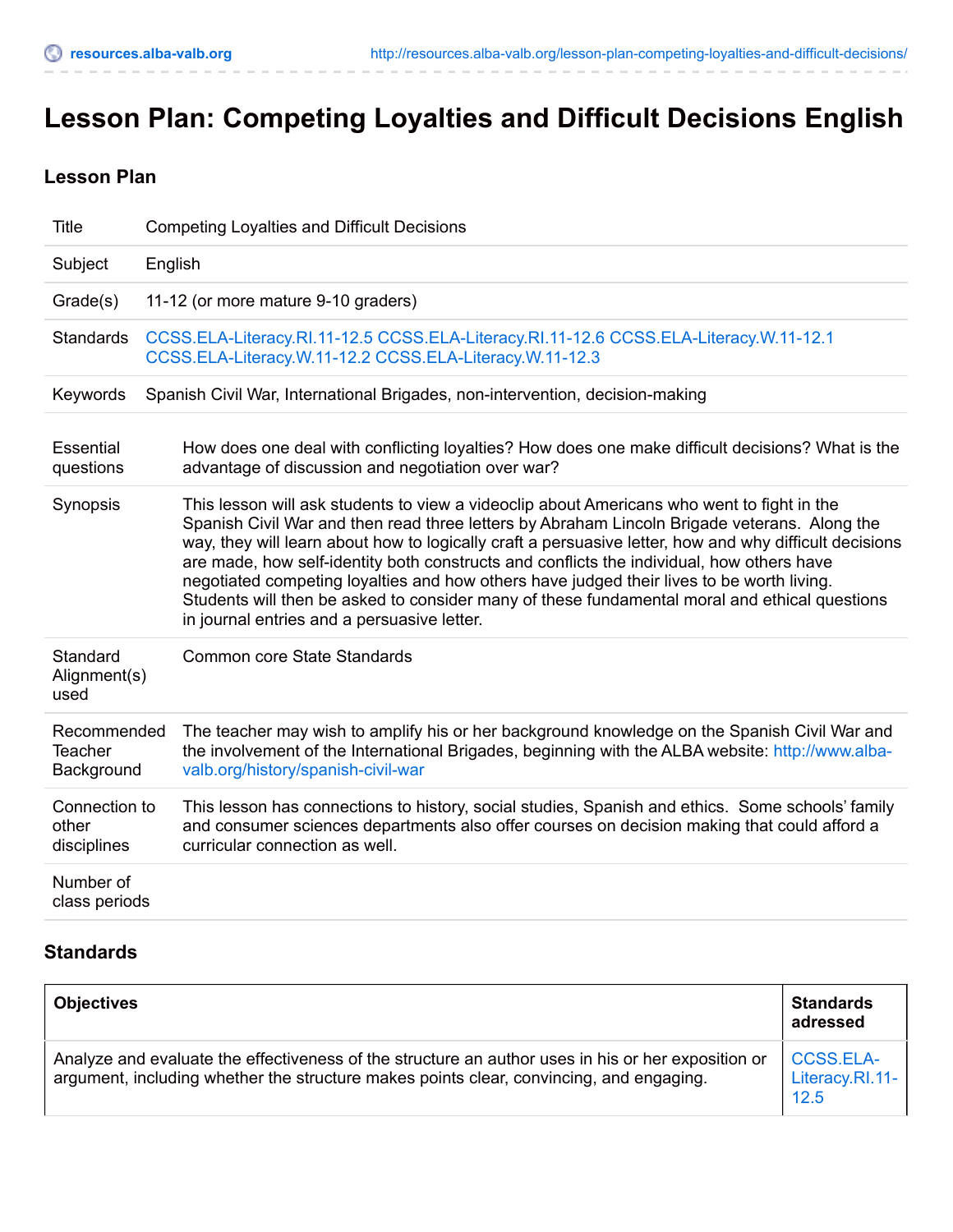| Determine an author's point of view or purpose in a text in which the rhetoric is particularly<br>effective, analyzing how style and content contribute to the power, persuasiveness or beauty of<br>the text. | <b>CCSS.ELA-</b><br>Literacy.RI.11-<br>12.6 |
|----------------------------------------------------------------------------------------------------------------------------------------------------------------------------------------------------------------|---------------------------------------------|
| Write arguments to support claims in an analysis of substantive topics or texts, using valid<br>reasoning and relevant and sufficient evidence.                                                                | <b>CCSS.ELA-</b><br>Literacy.W.11-<br>12.1  |
| Write informative/explanatory texts to examine and convey complex ideas, concepts, and<br>information clearly and accurately through the effective selection, organization, and analysis of<br>content.        | CCSS.ELA-<br>Literacy.W.11-<br>12.2         |
| Write narratives to develop real or imagined experiences or events using effective technique,<br>well-chosen details, and well-structured event sequences.                                                     | <b>CCSS.ELA-</b><br>Literacy.W.11-<br>12.3  |

# **Primary Sources**

- [Letters](http://resources.alba-valb.org/wp-content/uploads/2013/08/Letters.doc)
- Letter: [Lardner](http://resources.alba-valb.org/wp-content/uploads/2013/08/Letter-Lardner-to-Mother-1938.pdf) to Mother (1938)
- Final [assignment](http://resources.alba-valb.org/wp-content/uploads/2013/08/Final-assignment-and-rubric.doc) and rubric

## **Assessment**

### *Pre-Assessment, Activation of Prior Knowledge:*

This lesson assumes some familiarity with major world history events of the 1920s and 1930s, although this can also be filled in for them. No specific knowledge of the situation in Spain is necessary. This knowledge can be supplied by *The Good Fight* clip listed in Step 2a, below. Students are expected to have reached a maturity level that would allow them to discuss their identity, assess their decision-making skills, and revisit events in their past. It may be better suited to a class that is already up and running, where some trust has been built among the students.

### *Lesson Activities:*

1. Lead-In/Hook:

Play *The Good Fight* (31'39"-32'54") to see Milt Wolff and Bill Bailey discuss their decision to go to fight in the Spanish Civil War and how they were going to tell their families. Bring into focus the question of how their loyalty to a cause conflicted with their loyalty to their family. Ask them to recognize that we belong to different collectives (family, friend group, occupation, class, ethnic group, etcetera) and that sometimes these collectives have interests that are in conflict. Finally, ask students if they have ever found themselves in a similar situation. Ask them what interests were in conflict? Ask them how they 'broke the news' to whomever was affected by their decision?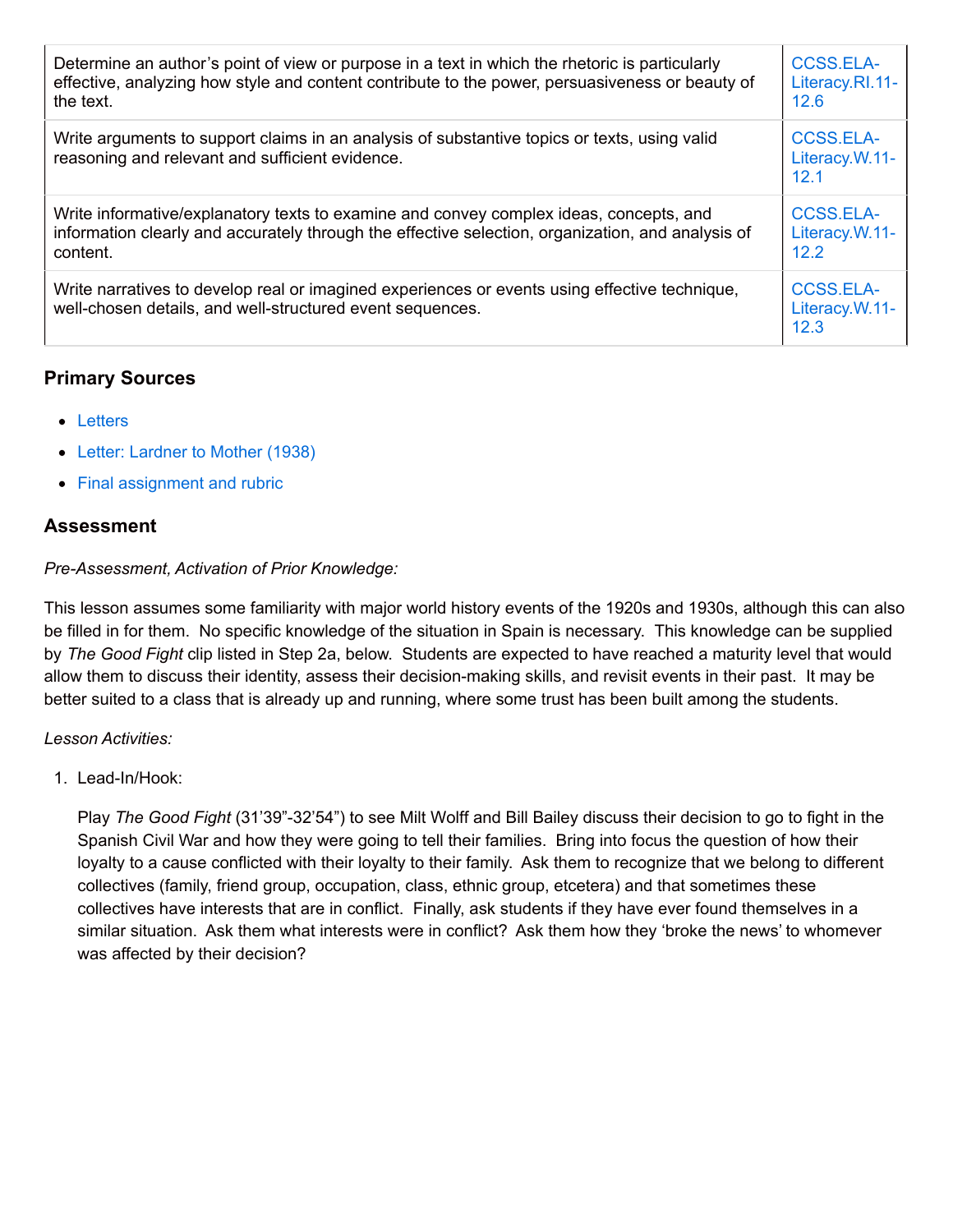- 2. Step by Step:
	- 1. **Background Knowledge** If desired, give students some background for the Spanish Civil War by also showing 3'38" through (at least 20'45" or) 22'48" of the *Good Fight*. This segment will show students the historical context, including events with which they will be familiar, the Great Depression, the growth of the Nazi Party and Isolationism, before introducing them to the Spanish situation at 13'50" and finally explaining the neutrality of other nations.
	- 2. **Reading 1** The first text for students to read will be Hy Katz's letter to his mother. Ask students to read the letter and then outline how he justifies his decision to his mother. Provide or encourage students to research any unknown historical or literary references. Ask students to compare this letter to what they saw in the video.
	- 3. **Writing Assignment 1** Hy Katz roots his rationale for fighting in his identity as a Jew and as a progressive in paragraph 5, and as a Jew and oppressed man in the final paragraph. Ask students to journal about the roots of their own identity. Who are they? What becomes important to them because of how they identify themselves? What positions does that identity make them take? What does that identity make them willing to fight for? How does prizing one collective identity over another bring them into conflict? Encourage students to share and discuss what they have written.
	- 4. **Reading 2** The second text is Sam Levinger's farewell letter, which he himself describes as "clumsy". Ask students to analyze the two different styles of writing, to cite textual evidence of how Katz's letter is structured and logical, and how Levinger's is more disorganized and jumpy. Ask the students to analyze the different purposes of the two letters might relate to their styles.
	- 5. **Writing Assignment 2** Key students in to the fourth paragraph and have them write a reaction to it. In their reaction, they should consider: How they would feel if faced with the prospect of death? What Levinger means when he says "except for the last six months they were pretty useless"? How can one make one's life useful? How should one live? How does one live so that "there is absolutely nothing to regret"? Encourage students to share and discuss what they have written.
	- 6. **Reading 3** The final text is James Lardner's letter. Like Katz, Lardner writes to a mother who already knows where he is and his mission is to lay out the reasons why. Unlike Katz, his reasons are all over the place, which outlines an essential point of war and decision making, that often a decision to do x or y involves a myriad of other unrelated factors. Students will consider them in the writing assignment below, after they have read the letter, and been asked to cite evidence of his stubbornness he offers in the beginning and the rhetoric of humility he uses at the end.
	- 7. **Writing Assignment 3** Consider a major decision to be made or that you have made. Think of all the factors that may go into it. Like Lardner, list no less than sixteen reasons for doing something, highlighting those you think to be the most important. Also, write at least three reasons why not to do that same thing. Encourage students to share and discuss what they have written. At some point, try to get students to consider the inherent advantage of discussion and negotiation over war, namely, that negotiation offers the possibility of putting a mountain of issues on the table for debate, whereas war distills all sides and possibilities down to two options, for or against.